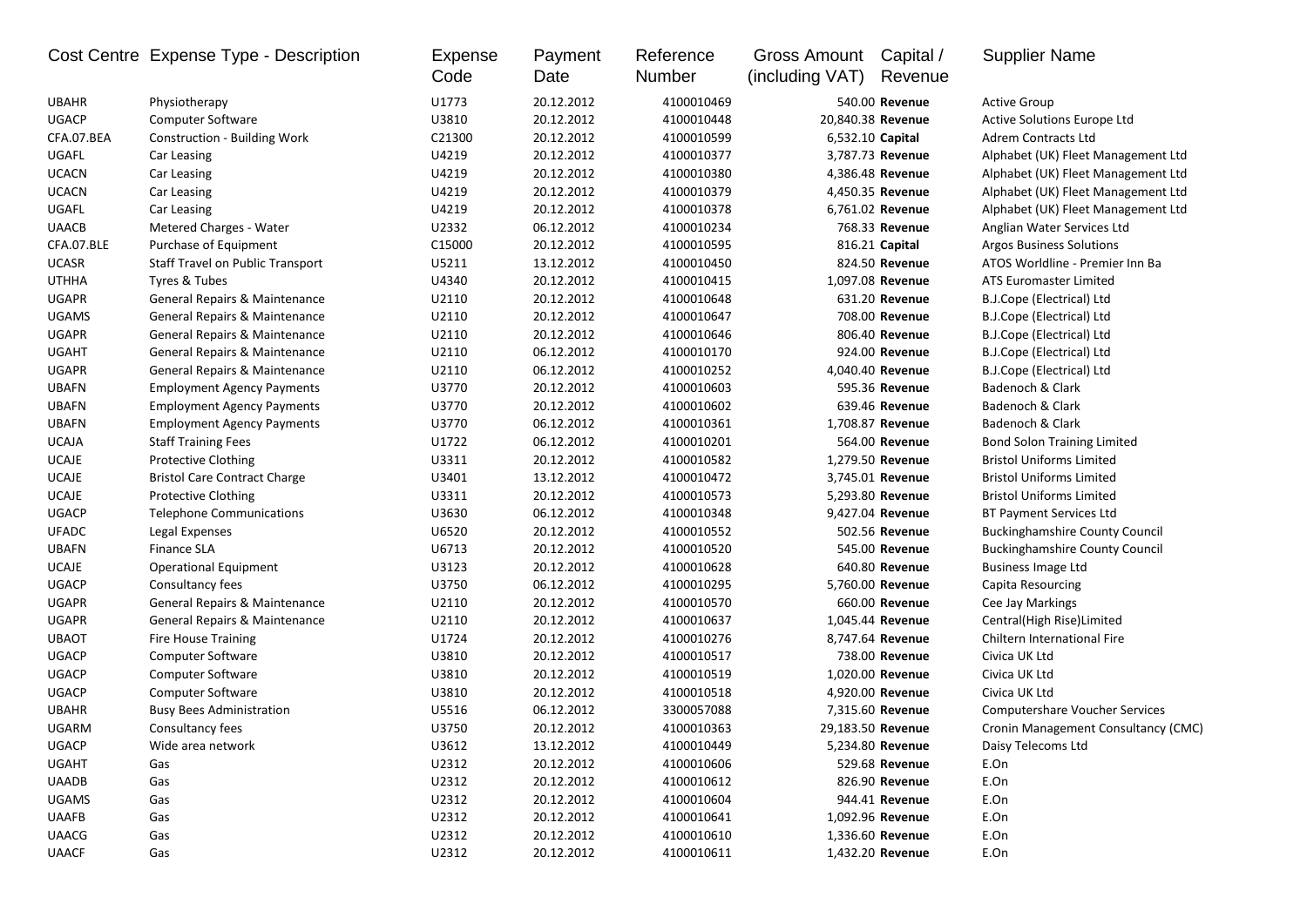|              | Cost Centre Expense Type - Description   | <b>Expense</b><br>Code | Payment<br>Date | Reference<br>Number | <b>Gross Amount</b><br>(including VAT) | Capital /<br>Revenue | <b>Supplier Name</b>                        |
|--------------|------------------------------------------|------------------------|-----------------|---------------------|----------------------------------------|----------------------|---------------------------------------------|
| <b>UGAHQ</b> | Gas                                      | U2312                  | 20.12.2012      | 4100010546          |                                        | 1,957.58 Revenue     | E.On                                        |
| <b>UGAHQ</b> | Electricity                              | U2313                  | 13.12.2012      | 4100010453          |                                        | 4,638.16 Revenue     | E.On                                        |
| <b>UBAOT</b> | <b>Staff Training Fees</b>               | U1722                  | 20.12.2012      | 4100010541          |                                        | 1,500.00 Revenue     | East Sussex F&R Service                     |
| CFA.09.FIT   | Purchase of Computer Hardware            | C18000                 | 13.12.2012      | 4100010031          |                                        | 566.76 Capital       | Equanet Ltd                                 |
| CFA.09.FIT   | Purchase of Computer Hardware            | C18000                 | 13.12.2012      | 4100010467          |                                        | 720.00 Capital       | Equanet Ltd                                 |
| CFA.09.FIT   | Purchase of Computer Hardware            | C18000                 | 13.12.2012      | 4100010372          | 1,010.18 Capital                       |                      | <b>Equanet Ltd</b>                          |
| <b>UCAJE</b> | <b>Operational Equipment</b>             | U3123                  | 13.12.2012      | 4100010169          |                                        | 783.00 Revenue       | Fire Hosetech Ltd                           |
| <b>UFAHQ</b> | Uniforms                                 | U3310                  | 13.12.2012      | 4100010451          |                                        | 9,790.20 Revenue     | GD Golding (Tailors) Ltd                    |
| <b>UGAPR</b> | Legionella                               | U2114                  | 06.12.2012      | 4100010095          |                                        | 3,254.40 Revenue     | H <sub>2</sub> O Environmental Services Ltd |
| <b>UGAPR</b> | Legionella                               | U2114                  | 20.12.2012      | 4100010503          |                                        | 3,254.40 Revenue     | H2O Environmental Services Ltd              |
| <b>UBAFN</b> | <b>Employment Agency Payments</b>        | U3770                  | 20.12.2012      | 4100010640          |                                        | 1,065.60 Revenue     | <b>Hewitson Walker</b>                      |
| <b>UBAHR</b> | Consultancy fees                         | U3750                  | 20.12.2012      | 4100010625          |                                        | 7,200.00 Revenue     | <b>House Warburton Business Services</b>    |
| <b>UBAHR</b> | Consultancy fees                         | U3750                  | 20.12.2012      | 4100010624          |                                        | 10,800.00 Revenue    | <b>House Warburton Business Services</b>    |
| <b>UAACB</b> | Uniforms                                 | U3310                  | 20.12.2012      | 4100010430          |                                        | 10,727.24 Revenue    | Hunter Apparel Solutions Ltd                |
| <b>UGACP</b> | <b>Computer Maintenance</b>              | U3815                  | 20.12.2012      | 4100010586          |                                        | 1,118.40 Revenue     | Indecs Computers Ltd                        |
| <b>UBAHR</b> | <b>Recruitment Expenses</b>              | U1718                  | 20.12.2012      | 4100010651          |                                        | 4,500.00 Revenue     | JGP Resourcing Ltd                          |
| <b>UGACP</b> | <b>Printing Stationery</b>               | U5110                  | 20.12.2012      | 4100010600          |                                        | 2,709.72 Revenue     | Konica Minolta                              |
| <b>UAAFC</b> | Rents, wayleaves & Hire of Premises      | U2510                  | 20.12.2012      | 4100010528          |                                        | 8,696.15 Revenue     | London & Quadrant Housing Trust             |
| <b>UBAOT</b> | <b>Course Catering Costs</b>             | U3270                  | 06.12.2012      | 4100010032          |                                        | 854.10 Revenue       | <b>Macintyre Catering</b>                   |
| CFA.09.FIT   | Purchase of Computer Hardware            | C18000                 | 20.12.2012      | 4100010650          |                                        | 560.66 Capital       | Misco                                       |
| CFA.09.FIT   | Purchase of Computer Hardware            | C18000                 | 13.12.2012      | 4100010198          | 3,048.78 Capital                       |                      | Misco                                       |
| CFA.09.FIT   | Purchase of Computer Hardware            | C18000                 | 20.12.2012      | 4100010649          | 5,071.32 Capital                       |                      | Misco                                       |
| <b>UCAJE</b> | <b>Protective Clothing</b>               | U3311                  | 20.12.2012      | 4100010537          |                                        | 979.20 Revenue       | MSA (Britain) Ltd                           |
| <b>UAAFC</b> | Planned Preventative Maintenance         | U2151                  | 13.12.2012      | 4100010489          |                                        | 3,783.00 Revenue     | Oak Park Alarms Security Serv Ltd           |
| CFA.09.FIT   | Purchase of Computer Hardware            | C18000                 | 13.12.2012      | 4100010488          | 18,000.00 Capital                      |                      | Oak Park Alarms Security Serv Ltd           |
| <b>UGAIT</b> | <b>Main Communications</b>               | U3610                  | 20.12.2012      | 4100010491          |                                        | 23,934.14 Revenue    | <b>ODPM</b>                                 |
| UGAIT        | <b>Main Communications</b>               | U3610                  | 20.12.2012      | 4100010490          |                                        | 24,006.20 Revenue    | <b>ODPM</b>                                 |
| <b>UCAJB</b> | <b>Printing Stationery</b>               | U5110                  | 20.12.2012      | 4100010499          |                                        | 782.40 Revenue       | Olivers Design 2 Print                      |
| <b>UBAOT</b> | <b>Driver Training</b>                   | U1730                  | 20.12.2012      | 4100010608          |                                        | 786.74 Revenue       | <b>Oxfordshire County Council</b>           |
| <b>UBASD</b> | <b>Staff Training Fees</b>               | U1722                  | 06.12.2012      | 4100010275          |                                        | 3,330.00 Revenue     | <b>Oxfordshire County Council</b>           |
| <b>UGAFF</b> | Diesel Oil - Gas Oil                     | U4320                  | 06.12.2012      | 4100010302          |                                        | 682.74 Revenue       | Pace Fuelcare Ltd                           |
| UGAFF        | Diesel Oil - Gas Oil                     | U4320                  | 06.12.2012      | 4100010297          |                                        | 2,048.22 Revenue     | Pace Fuelcare Ltd                           |
| <b>UGAFF</b> | Diesel Oil - Gas Oil                     | U4320                  | 06.12.2012      | 4100010298          |                                        | 2,730.96 Revenue     | Pace Fuelcare Ltd                           |
| <b>UGAFF</b> | Diesel Oil - Gas Oil                     | U4320                  | 06.12.2012      | 4100010300          |                                        | 2,730.96 Revenue     | Pace Fuelcare Ltd                           |
| <b>UGAFF</b> | Diesel Oil - Gas Oil                     | U4320                  | 06.12.2012      | 4100010299          |                                        | 2,739.16 Revenue     | Pace Fuelcare Ltd                           |
| <b>UGAFF</b> | Diesel Oil - Gas Oil                     | U4320                  | 06.12.2012      | 4100010301          |                                        | 4,096.44 Revenue     | Pace Fuelcare Ltd                           |
| UGAFF        | Diesel Oil - Gas Oil                     | U4320                  | 13.12.2012      | 4100010436          |                                        | 13,654.80 Revenue    | Pace Fuelcare Ltd                           |
| UGAIT        | Pagers                                   | U3620                  | 20.12.2012      | 4100010529          |                                        | 1,756.42 Revenue     | Pageone Communications Ltd                  |
| <b>UAAEB</b> | <b>General Repairs &amp; Maintenance</b> | U2110                  | 13.12.2012      | 4100010171          |                                        | 600.00 Revenue       | Peek Traffic Ltd                            |
| <b>UGAMC</b> | Rents, wayleaves & Hire of Premises      | U2510                  | 06.12.2012      | 4100010016          |                                        | 9,875.00 Revenue     | Phoenix Scanner Graphics Ltd                |
| UGARM        | Consultancy fees                         | U3750                  | 06.12.2012      | 4100010294          |                                        | 7,488.00 Revenue     | <b>Public Sector Consultants</b>            |
| UBASD        | <b>Staff Training Fees</b>               | U1722                  | 06.12.2012      | 4100010145          |                                        | 3,774.72 Revenue     | Public Sector T & C                         |
| UBASD        | <b>Staff Training Fees</b>               | U1722                  | 20.12.2012      | 4100010553          |                                        | 3,774.72 Revenue     | Public Sector T & C                         |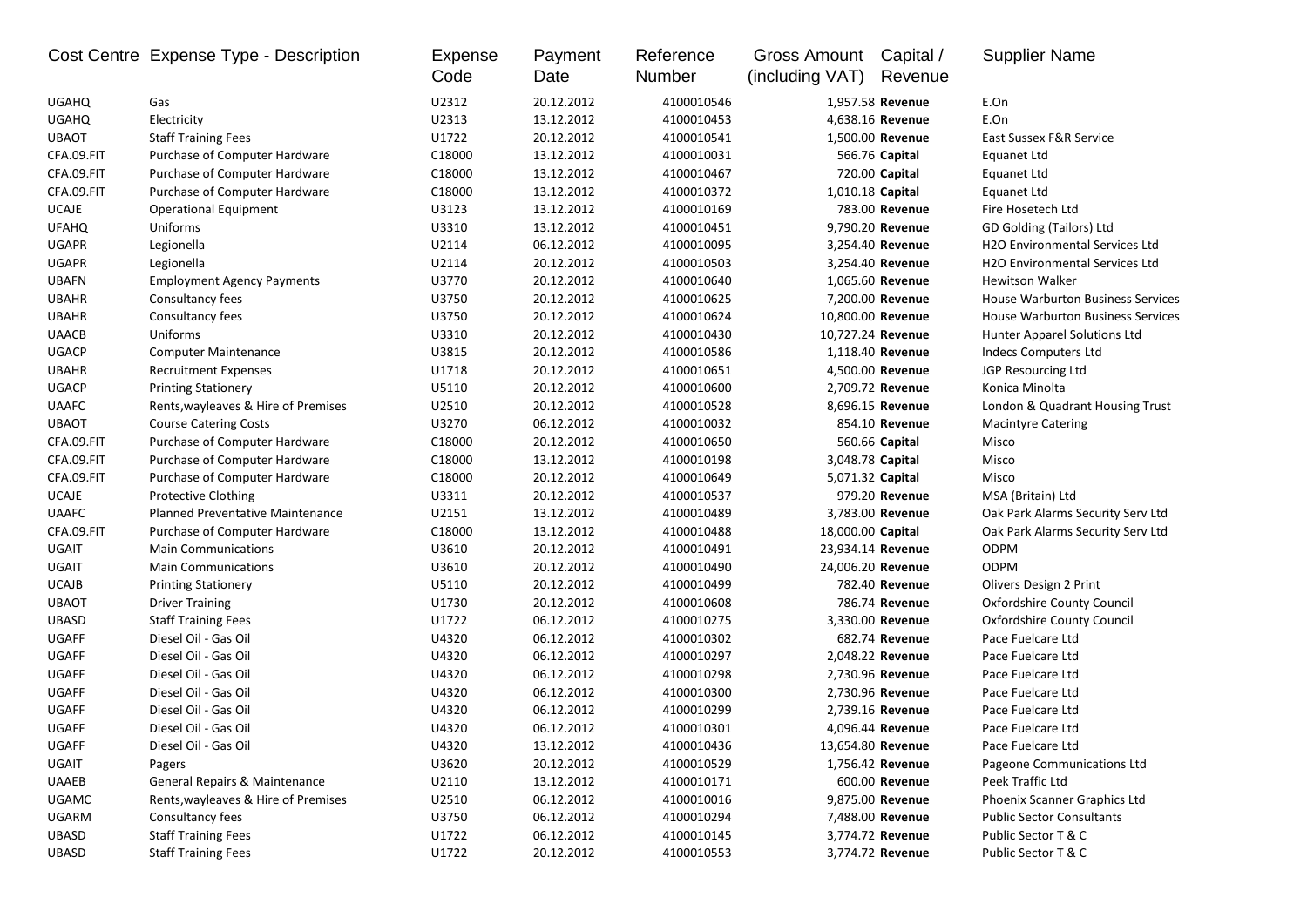| <b>UCMCP</b><br>Consultancy fees<br>U3750<br>13.12.2012<br>4100010470<br><b>RGB Business Solutions Ltd</b><br>5,737.80 Revenue<br><b>UGAPR</b><br>General Repairs & Maintenance<br>U2110<br>13.12.2012<br>4100009996<br>507.60 Revenue<br><b>Richard Cross General Builder</b> |  |
|--------------------------------------------------------------------------------------------------------------------------------------------------------------------------------------------------------------------------------------------------------------------------------|--|
|                                                                                                                                                                                                                                                                                |  |
|                                                                                                                                                                                                                                                                                |  |
| CFA.07.BLE<br>Construction - Building Work<br>C21300<br>13.12.2012<br>4100010498<br>905.14 Capital<br><b>Richard Cross General Builder</b>                                                                                                                                     |  |
| <b>UGAHQ</b><br>U5130<br>20.12.2012<br>685.32 Revenue<br><b>General Postage</b><br>4100010636<br>Royal Mail Group Ltd                                                                                                                                                          |  |
| <b>UCAJE</b><br>U3123<br><b>Operational Equipment</b><br>06.12.2012<br>4100010349<br>951.00 Revenue<br>Safco                                                                                                                                                                   |  |
| <b>UCAJG</b><br>U3123<br>936.00 Revenue<br>Scott Health & Safety Limited<br><b>Operational Equipment</b><br>13.12.2012<br>4100010238                                                                                                                                           |  |
| <b>UGAMC</b><br>U2313<br>20.12.2012<br>4100010559<br>Electricity<br>535.04 Revenue<br>Scottish Hydro Elec (Was SSE)                                                                                                                                                            |  |
| U2313<br>20.12.2012<br><b>UTHHA</b><br>Electricity<br>4100010560<br>572.41 Revenue<br>Scottish Hydro Elec (Was SSE)                                                                                                                                                            |  |
| U2313<br>UAAFD<br>854.42 Revenue<br>20.12.2012<br>4100010563<br>Scottish Hydro Elec (Was SSE)<br>Electricity                                                                                                                                                                   |  |
| U2313<br>20.12.2012<br>957.34 Revenue<br><b>UAADB</b><br>Electricity<br>4100010580<br>Scottish Hydro Elec (Was SSE)                                                                                                                                                            |  |
| U2313<br>20.12.2012<br>1,326.20 Revenue<br><b>UGAMS</b><br>Electricity<br>4100010574<br>Scottish Hydro Elec (Was SSE)                                                                                                                                                          |  |
| <b>UGAUS</b><br>U2313<br>20.12.2012<br>1,347.02 Revenue<br>Electricity<br>4100010577<br>Scottish Hydro Elec (Was SSE)                                                                                                                                                          |  |
| U2313<br><b>UAAFE</b><br>20.12.2012<br>1,460.88 Revenue<br>Electricity<br>4100010576<br>Scottish Hydro Elec (Was SSE)                                                                                                                                                          |  |
| <b>UGAHT</b><br>U2313<br>20.12.2012<br>Electricity<br>4100010558<br>1,664.11 Revenue<br>Scottish Hydro Elec (Was SSE)                                                                                                                                                          |  |
| <b>UGAMC</b><br>U2313<br>20.12.2012<br>4100010579<br>Electricity<br>1,852.04 Revenue<br>Scottish Hydro Elec (Was SSE)                                                                                                                                                          |  |
| U2313<br><b>UAAFC</b><br>20.12.2012<br>Electricity<br>4100010567<br>2,489.80 Revenue<br>Scottish Hydro Elec (Was SSE)                                                                                                                                                          |  |
| <b>UAAFB</b><br>U2313<br>20.12.2012<br>Electricity<br>4100010575<br>2,507.02 Revenue<br>Scottish Hydro Elec (Was SSE)                                                                                                                                                          |  |
| U2313<br>20.12.2012<br><b>UAACF</b><br>Electricity<br>4100010578<br>2,937.54 Revenue<br>Scottish Hydro Elec (Was SSE)                                                                                                                                                          |  |
| U2313<br><b>UAAEB</b><br>20.12.2012<br>Electricity<br>4100010581<br>5,055.02 Revenue<br>Scottish Hydro Elec (Was SSE)                                                                                                                                                          |  |
| <b>Other General Office Expenses</b><br>U5170<br>06.12.2012<br>726.00 Revenue<br><b>UGAHQ</b><br>4100010248<br>SG World Ltd                                                                                                                                                    |  |
| U4371<br>06.12.2012<br>605.79 Revenue<br><b>UTHHA</b><br>Spares for Lease Cars<br>4100010367<br>Spraytech                                                                                                                                                                      |  |
| U1722<br><b>UBASD</b><br><b>Staff Training Fees</b><br>06.12.2012<br>1,200.00 Revenue<br>4100010104<br><b>Stephen Lloyd Training</b>                                                                                                                                           |  |
| CFA.07.HWY<br>C41600<br>20.12.2012<br>1,200.00 Capital<br><b>Construction - Consultants Fees</b><br>4100010535<br><b>Stuart Thomas Associates Ltd</b>                                                                                                                          |  |
| General Repairs & Maintenance<br><b>UGAHQ</b><br>U2110<br>20.12.2012<br>4100010533<br>560.87 Revenue<br><b>Tencer Limited</b>                                                                                                                                                  |  |
| <b>UAADD</b><br>U2110<br>06.12.2012<br>4100010290<br>786.40 Revenue<br>General Repairs & Maintenance<br><b>Tencer Limited</b>                                                                                                                                                  |  |
| <b>UGAMS</b><br>General Repairs & Maintenance<br>U2110<br>20.12.2012<br>4100010531<br>852.00 Revenue<br><b>Tencer Limited</b>                                                                                                                                                  |  |
| <b>UGAPR</b><br>General Repairs & Maintenance<br>U2110<br>06.12.2012<br>4100010244<br>984.82 Revenue<br><b>Tencer Limited</b>                                                                                                                                                  |  |
| <b>UGAMS</b><br>U2151<br>20.12.2012<br><b>Tencer Limited</b><br>Planned Preventative Maintenance<br>4100010564<br>1,062.14 Revenue                                                                                                                                             |  |
| <b>UCAWH</b><br>U3121<br>20.12.2012<br>754.80 Revenue<br>Hydrants, Repair<br>4100010542<br><b>Thames Water Utilites</b>                                                                                                                                                        |  |
| <b>UCAWH</b><br>U3121<br>20.12.2012<br>4100010543<br>754.80 Revenue<br><b>Thames Water Utilites</b><br>Hydrants, Repair                                                                                                                                                        |  |
| U3121<br><b>UCAWH</b><br>20.12.2012<br>4100010545<br>754.80 Revenue<br><b>Thames Water Utilites</b><br>Hydrants, Repair                                                                                                                                                        |  |
| U1722<br>900.00 Revenue<br><b>UBAMC</b><br><b>Staff Training Fees</b><br>13.12.2012<br>4100009912<br>The Emergency Planning College                                                                                                                                            |  |
| <b>UBAMC</b><br>U1722<br><b>Staff Training Fees</b><br>13.12.2012<br>4100009913<br>900.00 Revenue<br>The Emergency Planning College                                                                                                                                            |  |
| UBASD<br><b>Staff Training Fees</b><br>U1722<br>20.12.2012<br>4100010639<br>10,000.00 Revenue<br>The Fire Service College                                                                                                                                                      |  |
| UBASD<br>U1722<br>06.12.2012<br>2,000.00 Revenue<br><b>Staff Training Fees</b><br>4100010112<br>The Open University                                                                                                                                                            |  |
| <b>UTHHA</b><br>U4330<br>06.12.2012<br>4100009986<br>509.21 Revenue<br>Total UK Ltd<br>Lubricating Oil                                                                                                                                                                         |  |
| <b>UTHHA</b><br>Spares for Red Fleet<br>20.12.2012<br>642.00 Revenue<br>Truckeast Ltd<br>U4372<br>4100010416                                                                                                                                                                   |  |
| UGAIT<br>U3810<br><b>Computer Software</b><br>13.12.2012<br>4100010468<br>9,600.00 Revenue<br>University Of Hull                                                                                                                                                               |  |
| CFA.09.FIT<br>Purchase of Computer Hardware<br>C18000<br>20.12.2012<br>4100010555<br>4,590.00 Capital<br>Vodafone Limited (Corporate)                                                                                                                                          |  |
| <b>UGAIT</b><br>U3622<br>13.12.2012<br>4100010452<br>629.22 Revenue<br>Vodafone Ltd Data Solutions<br>Paknet                                                                                                                                                                   |  |
| U1732<br>UBASD<br>06.12.2012<br>4100010316<br>3,415.20 Revenue<br>VOSA<br><b>Training</b>                                                                                                                                                                                      |  |
| U2510<br><b>UGAUS</b><br>Rents, wayleaves & Hire of Premises<br>20.12.2012<br>4100010616<br>814.39 Revenue<br>WE Black Ltd                                                                                                                                                     |  |
| <b>UGAUS</b><br>Rents, wayleaves & Hire of Premises<br>U2510<br>4100010632<br>22,425.00 Revenue<br>WE Black Ltd<br>20.12.2012                                                                                                                                                  |  |